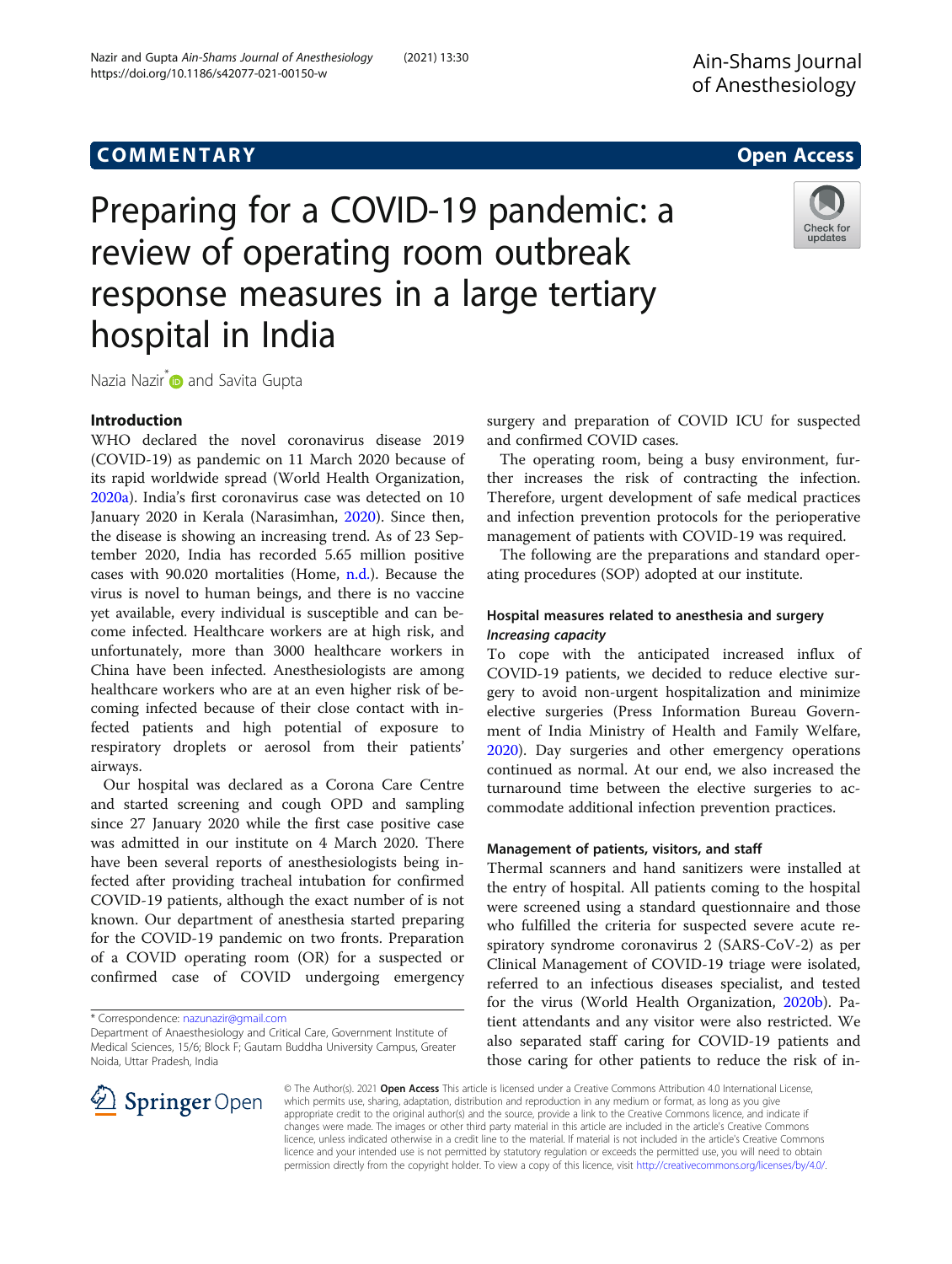hospital (Chee et al., [2004](#page-3-0)). Any elective surgery was postponed if the patient had travelled to affected areas. If patient not under GA then patient should wear a surgical mask.

## Preparation

The patients were requested to remove any facial hair to ensure an adequate seal with a facemask.

Operating theatre setup (https://www.asahq.org/aboutasa/governance-and-committees/asa-committees/ committee-on-occupational-health/coronavirus, [2020](#page-3-0); https://www.apsf.org/news-updates/perioperativeconsiderations-for-the-2019-novel-coronavirus-covid-19/, [2020](#page-3-0); Chen et al., [2020](#page-3-0))

We removed any unnecessary equipment from the theatre to prevent cross-contamination. A runner was posted outside the room to pass equipment into the theatre. Any contaminated waste was placed in a large yellow bin for and separate bin (not yellow) to place soiled reusable equipment temporarily until cleaned.

Operating theatre departments identified operating theatre(s) to be used to manage COVID-19 patients ensuring a clear protocol for patient flow into the operating theatre. Neutral pressure room was used for performing aerosolizing procedures.

At our institute, we were fortunate to have a modular OR which was not connected to an Air Handling Unit (AHU). This OR was not being used previously. Being an 'Airborne Isolation Room, this OR was converted into a COVID OR. An anesthesia workstation and all the necessary equipment were shifted. All the equipment was covered with transparent plastic sheets to prevent unnecessary contamination (Fig. 1). The disposable breathing circuit was attached with bacterial/viral filters at both the y piece and expiratory limb to prevent contamination of machine. SOP to dispose off disposables like circuit, soda lime, HME, and viral filters were made.

On arrival at the operation theatre, we ensured a surgical mask to be placed on the patient if not already done so and escorted them directly to theatre to minimize exposure to staff and other patients en route.

A plan was made in place to ensure that critical cases requiring immediate care such as caesarean section, severe hemorrhage or airway emergencies were cared for, including consideration of location of surgery (designated OR with signs posted on the doors to minimize staff entry), immediate availability of PPE, and team formulation.

We formulated anesthetic teams who were preferentially be called to lead the airway management of patients with COVID-19. This had some advantages in reducing the number of staff potentially exposed, avoiding staff who may be 'high-risk' (such as those with comorbidities), and fostering expertise among smaller groups (Fig. 2).

## Setting up donning and doffing rooms

The donning and doffing rooms were marked in vicinity of OR to minimize contamination and spread. The rooms were again airborne isolation rooms. Posters were kept in both rooms to point the steps of both. Simulation testing of the processes for critical and non-critical cases, including airway management were undertaken to identify system issues and gaps. The importance of doffing with minimal generation of aerosol was stressed upon.

#### Manpower

The protocol of having minimum manpower inside the OR with minimum movement was made. All healthcare personnel were continuously trained for dealing with any foreseeable emergencies. Repeated training of





**Fig. 1** Covering of equipment with plastic sheets Fig. 2 Anesthesia and surgical team in COVID OT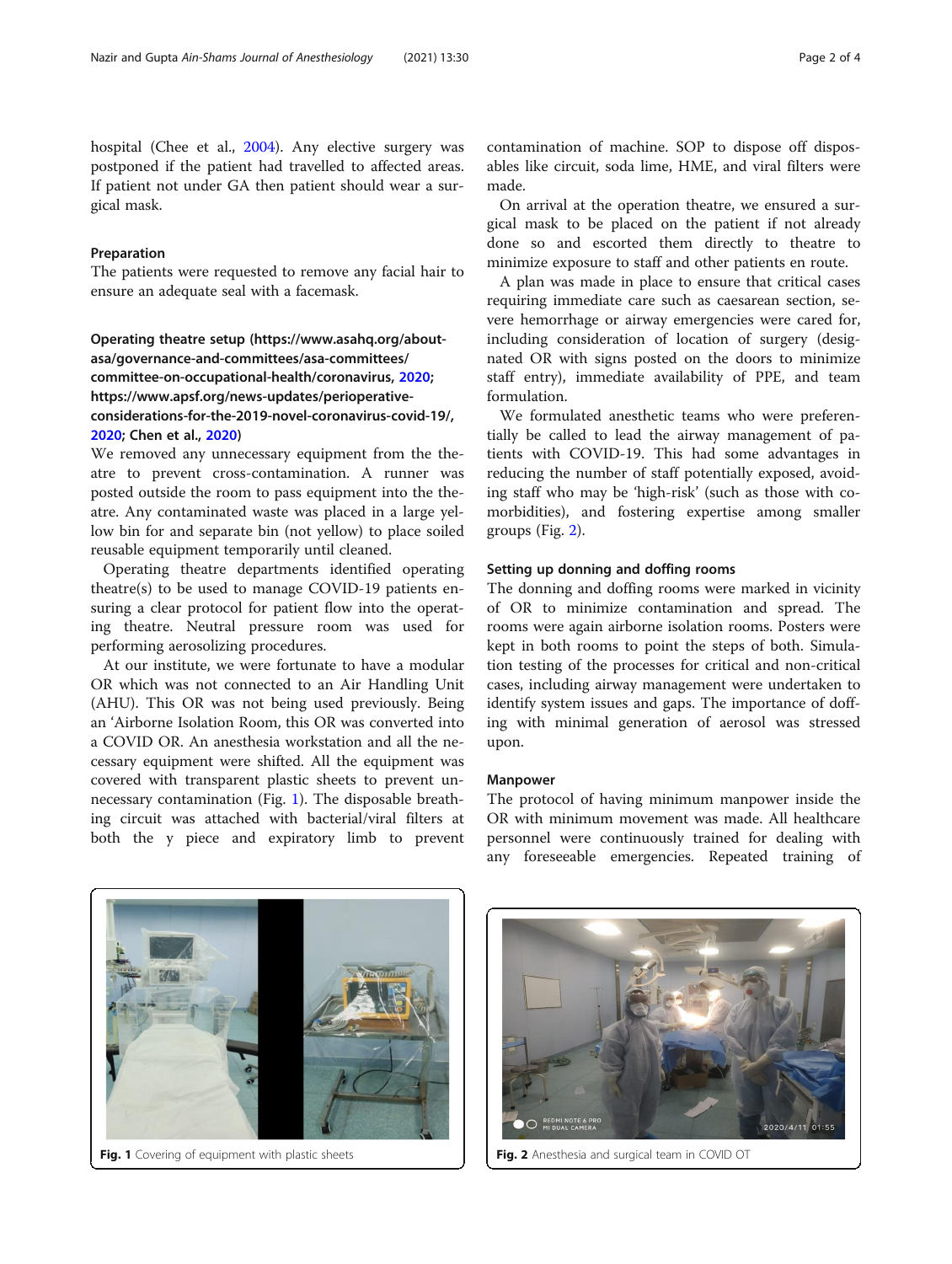anesthesiologists and technicians with the use of patient screen over mannikins was carried out to familiarize the process.

## Airway management (Wax & Christian, [2020](#page-3-0); Zucco et al., [2020](#page-3-0); World Health Organization, [n.d.\)](#page-3-0)

Since the anesthesiologists are at the highest risk of becoming infected while dealing with patients' airways additional protective measures were planned to minimize the exposure. Airway management was performed by the most senior anesthesiologist available in the team, with full-PPE precautions.

The airway management was aimed at minimizing disconnection, aerosolization, and exposure of staff to viral transmission. Intubation was recommended rather than use of supraglottic airways unless required for airway 'rescue.'

- a. Ensured adequate time for reviewing the intubation plan and for donning PPE.
- b. A transparent patient screen (custom made according to our need) was prepared using acrylic sheets (Fig. 3).
- c. For patients requiring supplemental oxygen, disposable face masks with rebreathing bag are to be used instead of nasal prongs.



- d. Preloading of the ETT onto a stylet or bougie was preferred to improve the chance of successful intubation first time, though there may be a risk of increasing droplet spread on removal—use of 'gauze-wipe' technique was done.
- e. Use of a 'rapid sequence induction' procedure was recommended to avoid manual ventilation if possible.
- f. We used muscle relaxant and allowed for full effect before intubation.
- g. A video laryngoscope with disposable blades to be used for intubation (Birnbach et al., [2015](#page-3-0)).
- h. Endotracheal tubes with side port for suctioning to be placed.
- i. Closed suction system to be used.
- j. Any procedure causing increase in aerosolization like high flow nasal cannula, awake fiber optic intubation, and bag masking are to be avoided.
- k. Once the ET tube was inserted, cuff was sufficiently inflated before reconnecting the filter to the ET tube and connecting to the breathing circuit and test ventilating.
- l. Re-sheath of the laryngoscope blade immediately post-intubation was done and all used equipment was sealed in a double zip-locked bag.
- m. If the use of PPE has included 'double gloving', the outside gloves were removed as soon as successful intubation was confirmed.

## Extubation

Like intubation, extubation was also aimed to avoid aerosolization and minimize staff exposure. Techniques considered included spontaneously breathing deep extubation to reduce coughing and LMA exchange using a close circuit to avoid coughing/straining (Munoz-Price et al., [2019](#page-3-0)).

## **Transfers**

For patients requiring transfer to ICU.

- a. We minimized the number and duration of breathing circuit disconnections.
- b. When disconnecting and reconnecting to a ventilator, we left the filter attached to patient end. The endotracheal tube was clamped and the ventilator disabled to prevent aerosolization.
- c. A transport ventilator or self-inflating bag with a filter was used.
- d. Use of inline (closed) suction was done.

## Post procedure

a. Discarded filters and breathing circuits were Fig. 3 Endotracheal tube with side suction port disposed off in yellow bags.